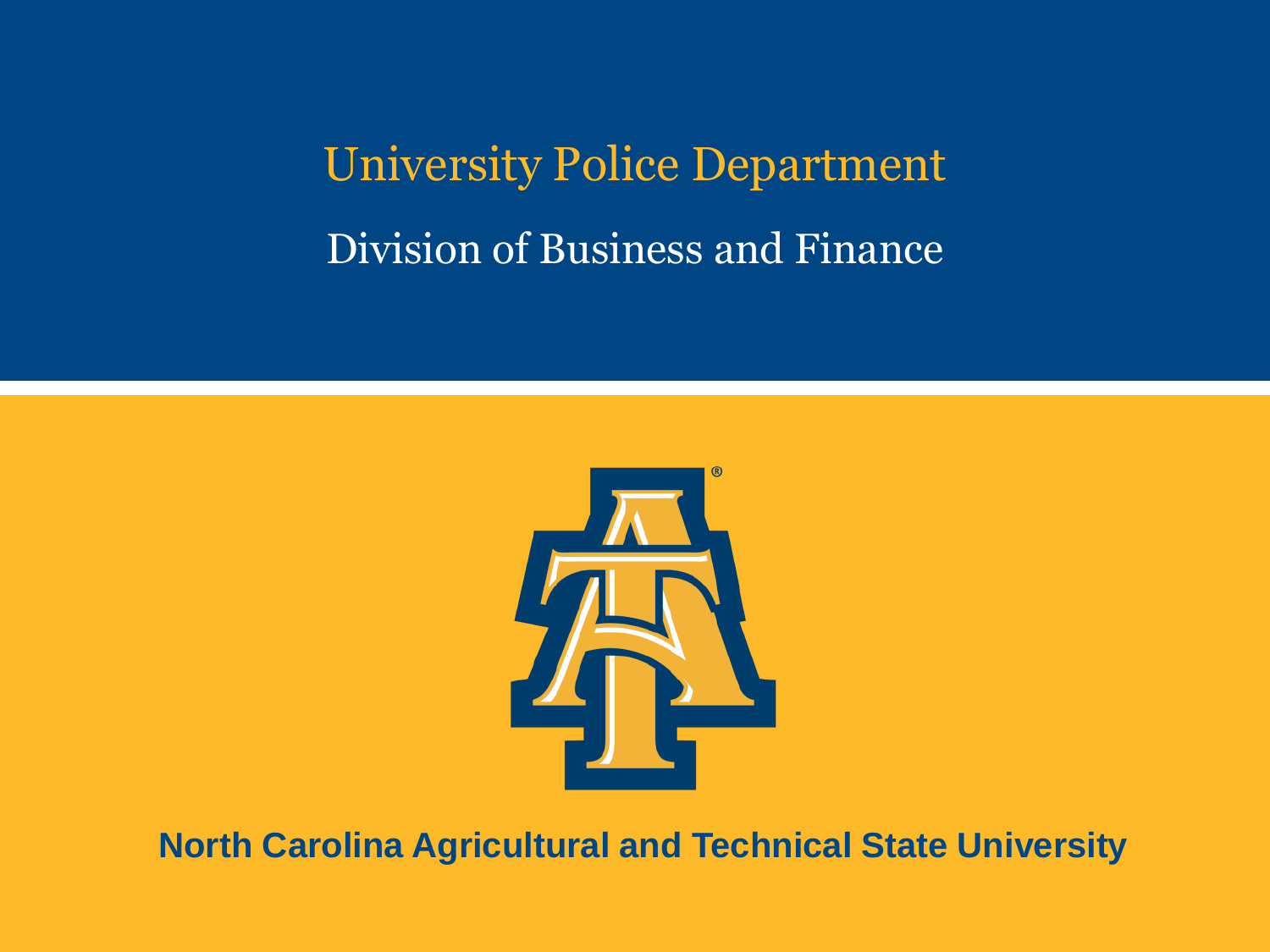

### **Department Organization Chart**

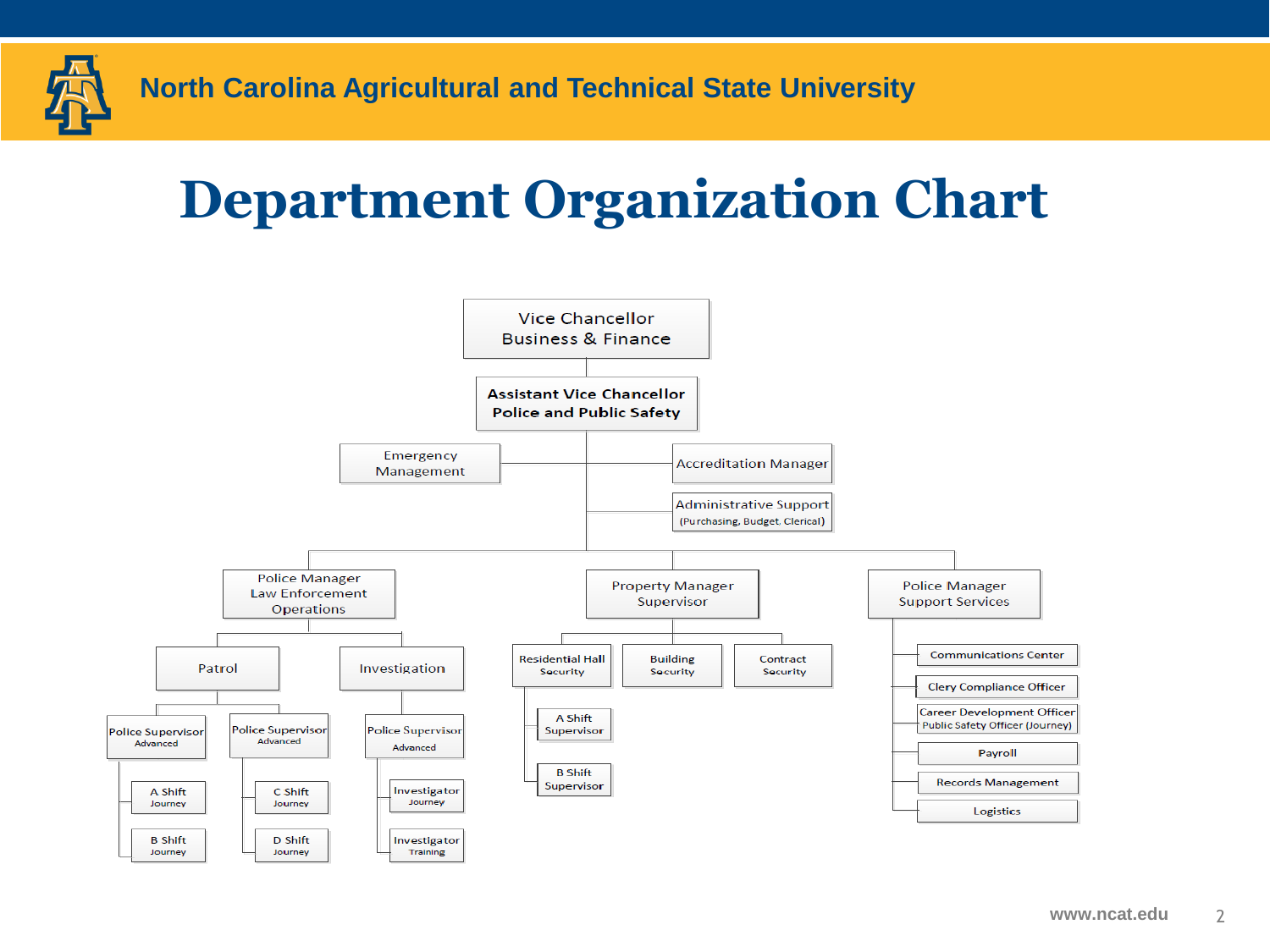

## **College Campus Shootings in 2015**

**Nov. 1, 2015 May 4, 2015** Winston Salem State University, Winston Salem, North Carolina Utah Valley University, Orem, Utah **Oct. 26, 2015 April 19, 2015** North Carolina Central University, Durham, North Carolina Delaware State University, Dover, Delaware **Oct. 9, 2015 April 19, 2015**  Northern Arizona University, Flagstaff, Arizona Johnson C. Smith University, Charlotte, North Carolina **Oct. 9, 2015 April 18, 2015** Texas Southern University, Houston, Texas **Delaware State University, Dover, Delaware Oct. 1, 2015 April 13, 2015**  Umpqua Community College, Roseburg, Oregon Wayne Community College, Goldsboro, North Carolina **Sept. 28, 2015 April 4, 2015** Montana Tech of the University of Montana, Butte, Montana Everett Community College, Everett, Washington **Sept. 14, 2015 April 2, 2015** Delta State University, Cleveland, Mississippi Lane College, Jackson, Tennessee **Sept. 3, 2015 April 2, 2015 Aug. 27, 2015 Feb. 23, 2015** Savannah State University, Savannah, Georgia Bethune-Cookman University, Daytona Beach, Florida **Aug. 26, 2015 Feb. 15, 2015** Texas Southern University, Houston, Texas University of Georgia, Athens, Georgia **Aug. 8, 2015 Feb. 5, 2015** Wichita State University, Wichita, Kansas University of South Carolina, Columbia, South Carolina **July 27, 2015 Feb. 2, 2015** University of Florida-Gainesville, Gainesville, Florida Minnesota State University, Mankato, Minnesota. www.ncat.edu

Sacramento City College, Sacramento, California Community College of Beaver County, Beaver Falls, Pennsylvania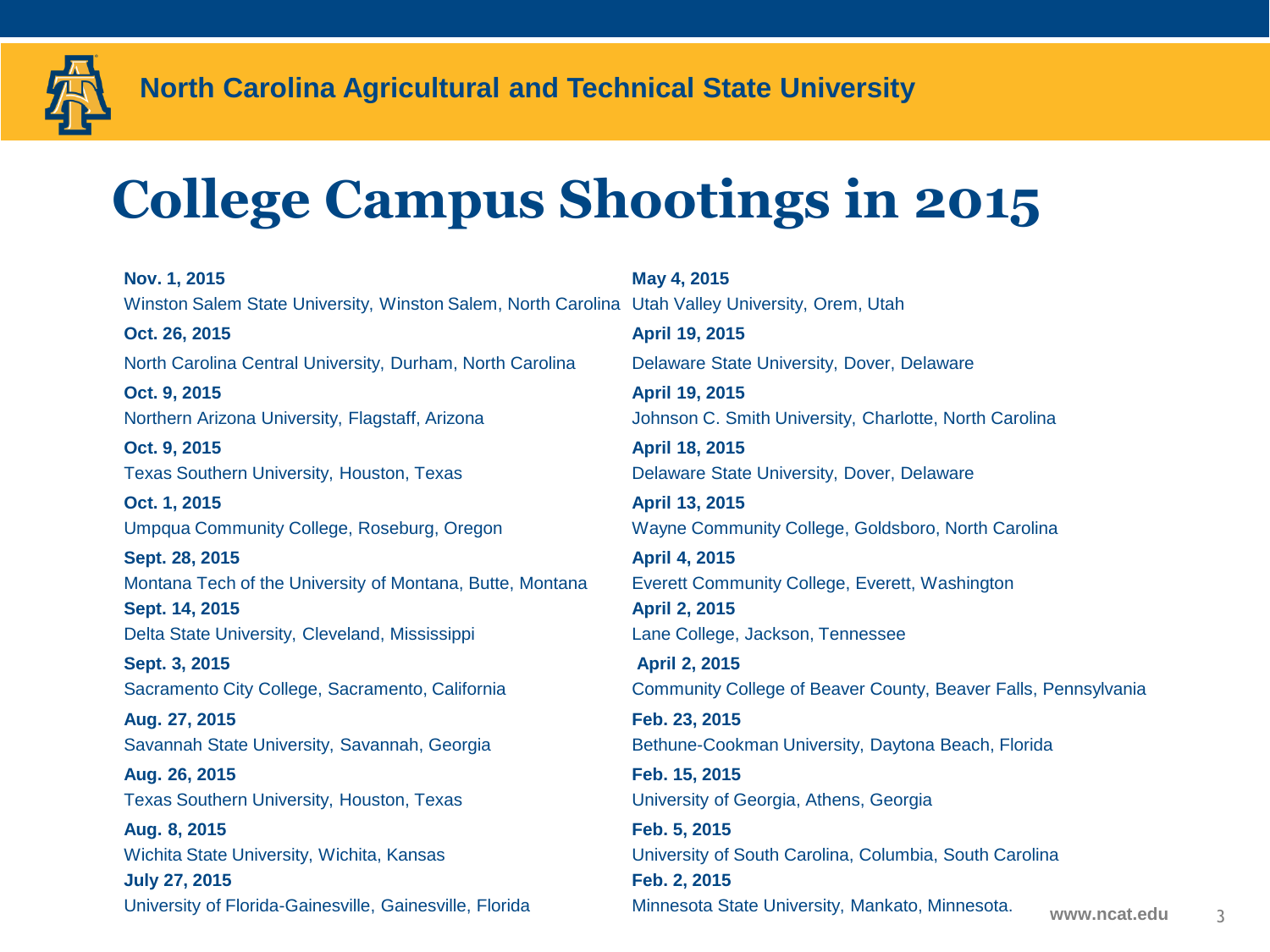

### **What We Are Doing to Keep A&T Safe**

- **Increased foot patrol within campus buildings**
- **Engaging the university through community policing efforts**
- Agency has necessary equipment to mitigate any crisis situation
- Advanced Law Enforcement Rapid Response Training (ALERRT) two day intense training

annual refresher Spring 2016

- National Incident Management Training (NIMS) All first responders
- Crowd Management Training-Student Affairs Personnel
- **Planning more table top exercises related to critical incidents**
- Full scale exercise Spring 2016
- **Future Training for LEO's-Fair and Impartial Policing**
- Research of Body Cameras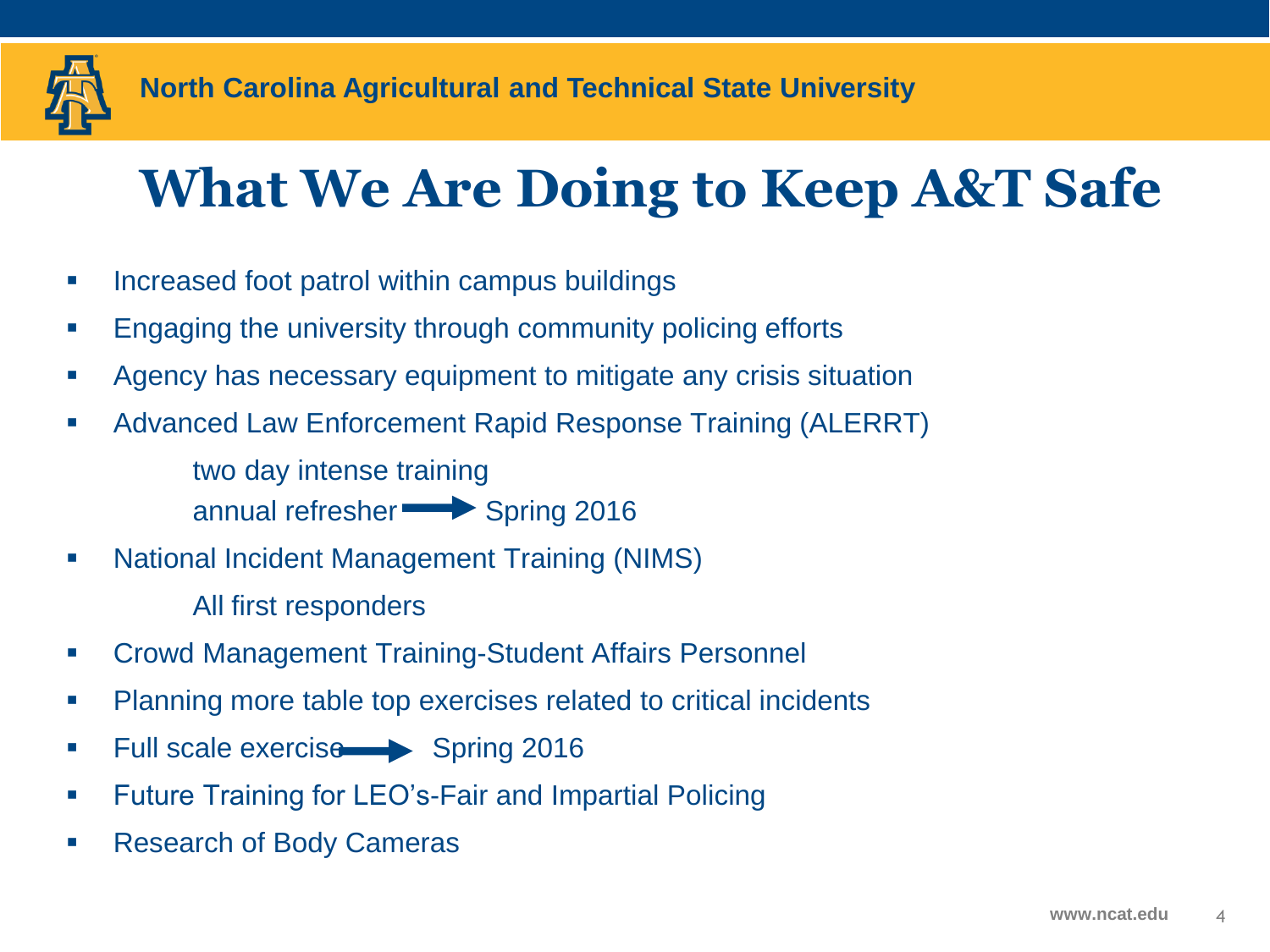

### **LiveSafe Mobile Safety Solutions**

LiveSafe is a communication platform that facilitates discreet and risk-free bystander intervention by community members through information sharing with campus safety officials.

A campus safety app installed on iPhone and Android devices where students can report GPS-tagged information with added pictures, video, and audio clips.

Safety officials are able to respond to students via a Command Dashboard using a real-time two-way chat, or investigate further using the information submitted to officials.

Submit tips & info quickly and discreetly on suspicious activity, mental health concerns, and sexual assault. Tip submitters may choose to submit anonymously.

Help keep friends safe using SafeWalk - ask friends or family to virtually walk you to your final destination.

Request a SafeRide or other campus safety escort to ensure people get home safe. www.ncat.edu by the same same same same same safe.

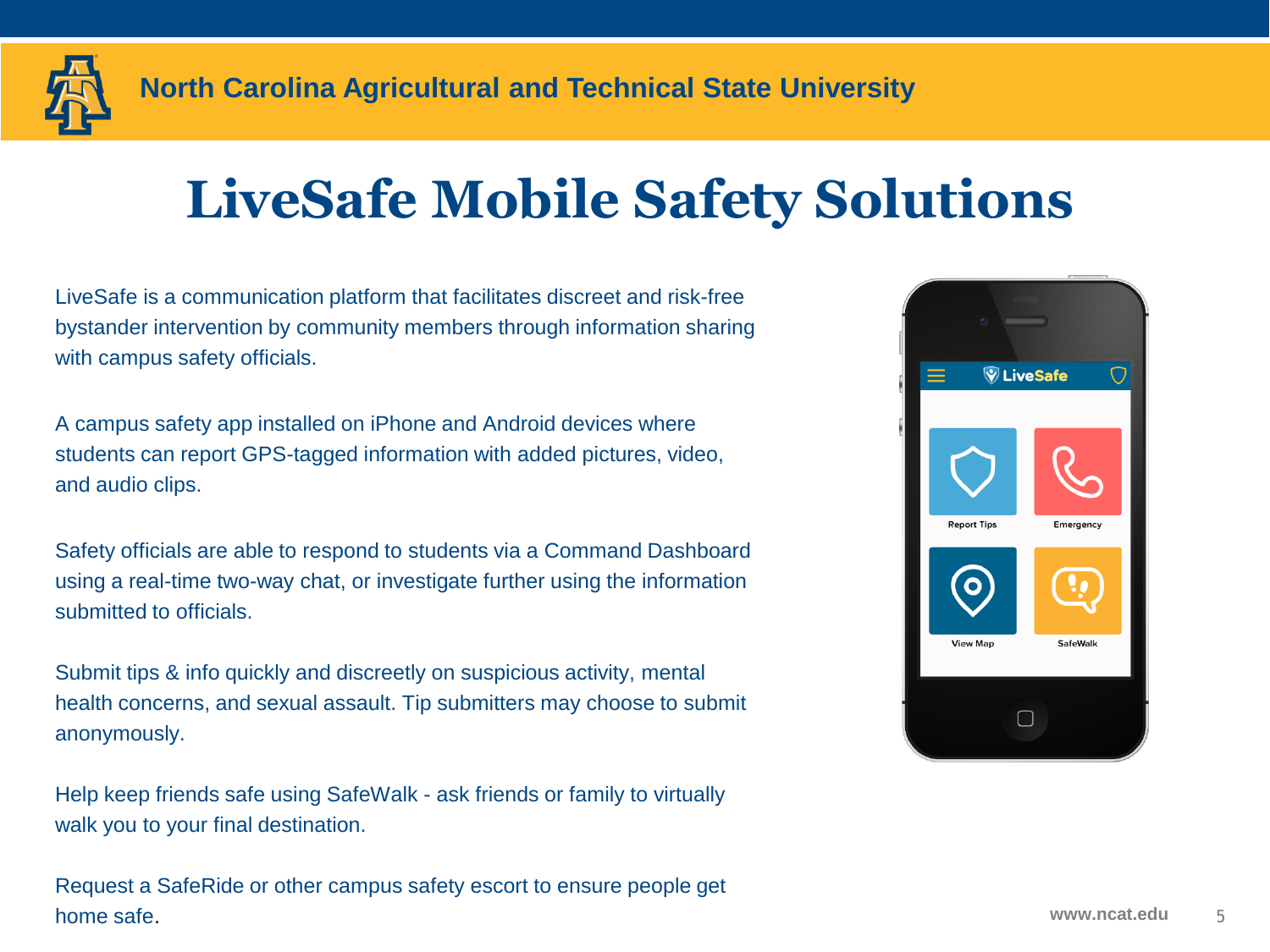

### **Agency Relationships/MOU**



www.nca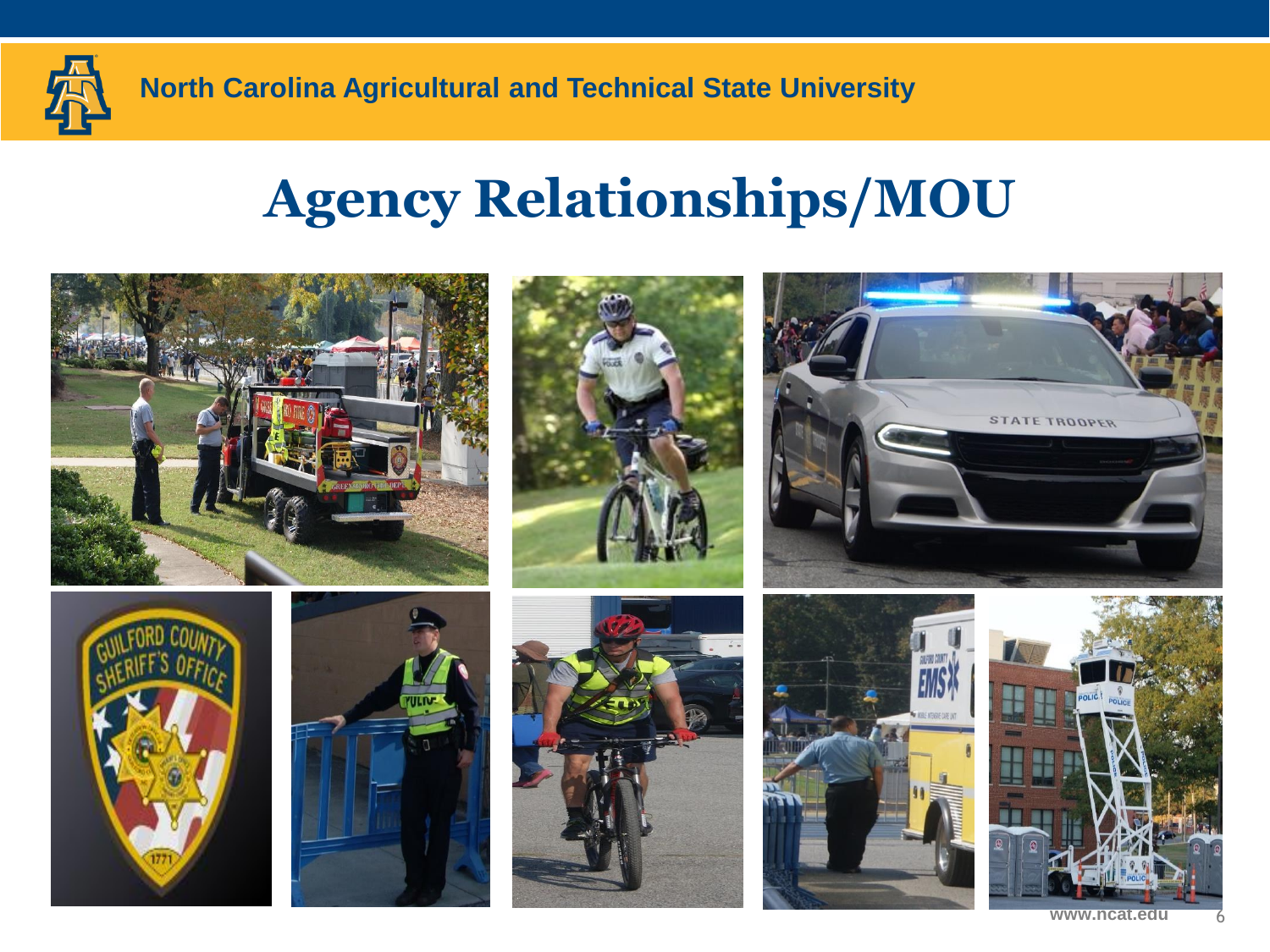

# **Successful 2015 Homecoming**

University Police established relationships with our university partners, community partners and law enforcement partners, which lead to a successful homecoming. There were no major incidents to report.